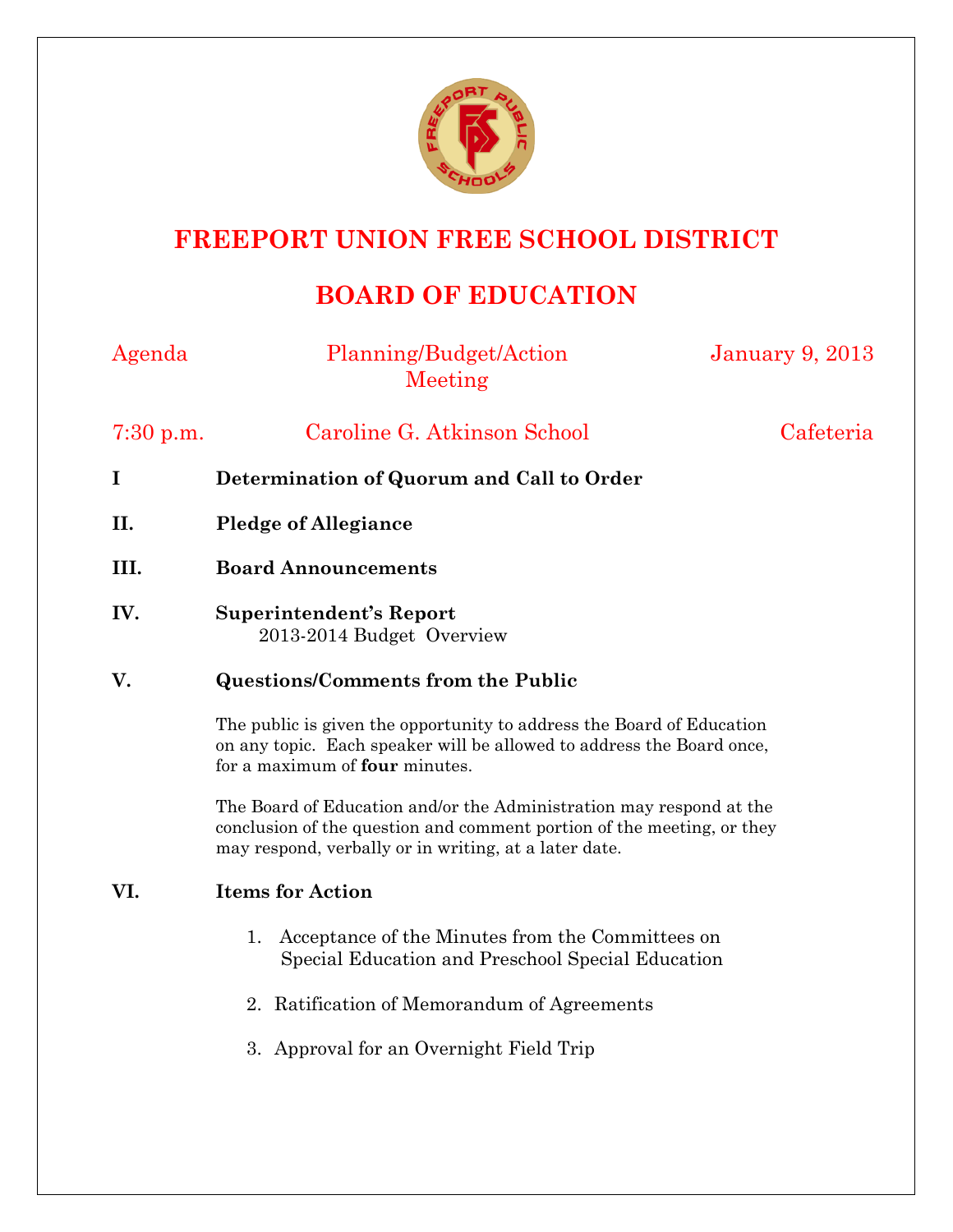*Freeport Union Free School District Board of Education Planning/Action Meeting January 9, 2013* 

## **VII. Review of the tentative Agenda for the January 23, 2013, Board of Education Action Meeting.**

- **VIII. Board Comments**
- **IX. Superintendent's Comments**
- **X. Adjournment**
- **XI. Next Meeting**

The next meeting of the Board of Education will be held on January 23, 2013, at Leo F. Giblyn School.

All meetings begin at 7:30 p.m. unless otherwise noted.

Register to vote: Monday through Friday between 8:30 a.m. and 3:30 p.m. at the Administration Building, 235 N. Ocean Avenue.

**Visit our website at www.freeportschools.org**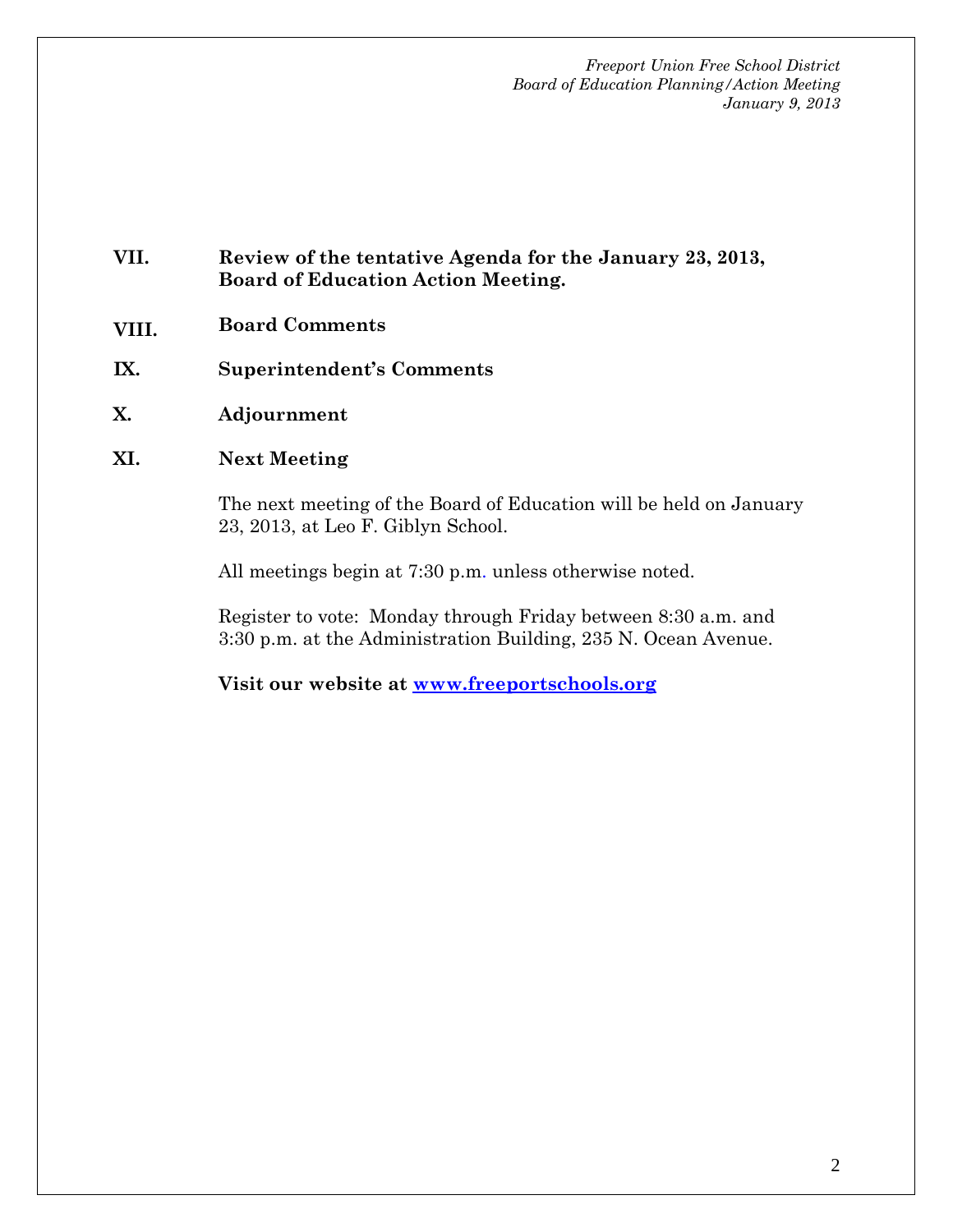*Freeport Union Free School District Board of Education Meeting January 9, 2013* 

#### **CSE/CPSE Minutes**

**BE IT RESOLVED,** that the Board of Education of the Freeport Union Free School District hereby accepts the minutes of the meetings of the Committees on Special Education and Preschool Special Education for the following dates:

October 10, 15, 29, 2012

November 20, 29, 30, 2012

December 3, 4, 5, 6, 7, 10, 11, 12, 13, 18, 20, 2012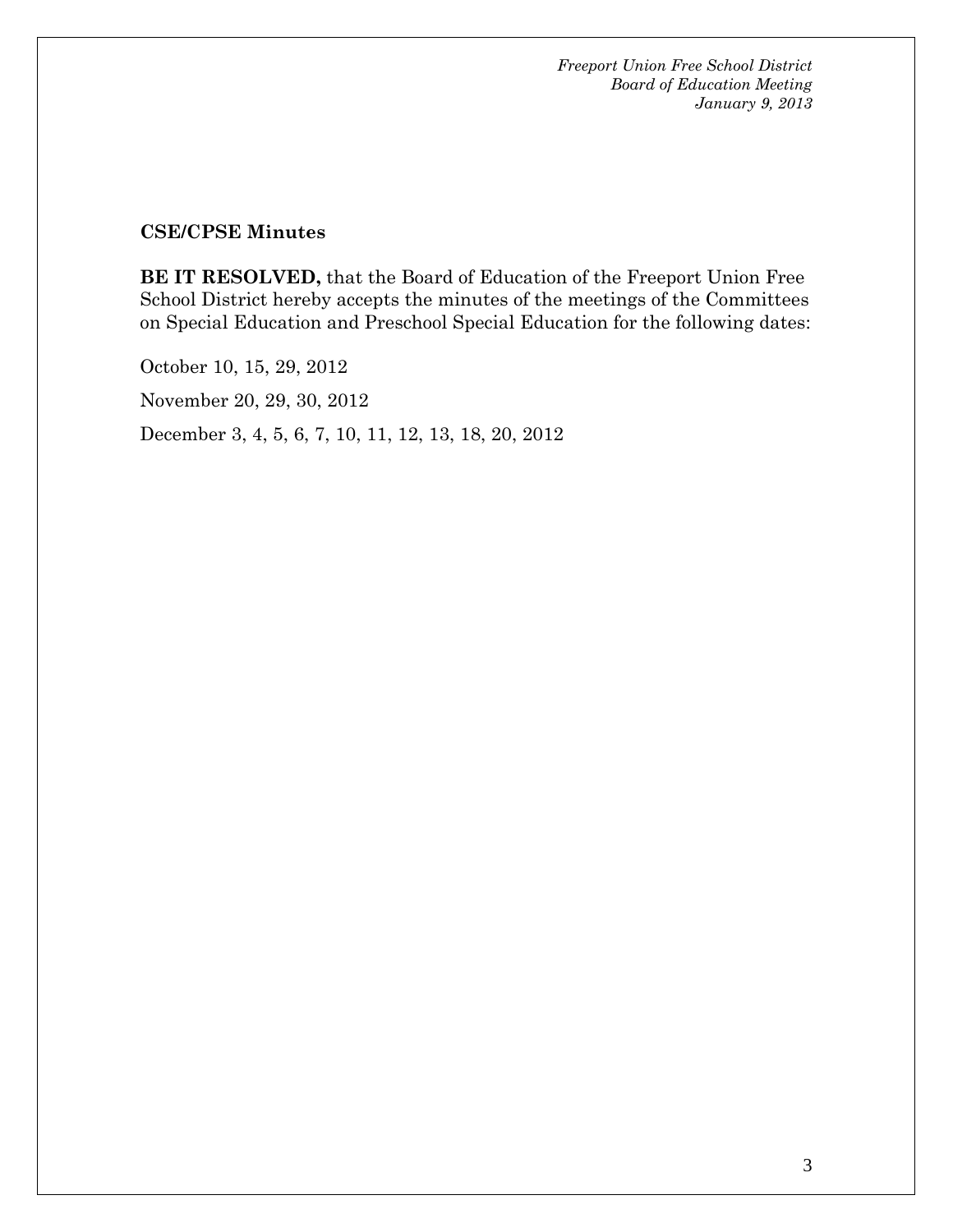*Freeport Union Free School District Board of Education Meeting January 9, 2013* 

#### **Ratification of Memorandum of Agreements (February 19 through 22, 2013, Presidents Week Break)**

**BE IT RESOLVED**, that the Board of Education of the Freeport Union Free School District hereby ratifies the Memorandum of Agreement dated January \_\_, 2013 between the District and the Freeport Teacher Association.

**BE IT ALSO RESOLVED**, that the Board of Education of the Freeport Union Free School District hereby ratifies the Memorandum of Agreement dated January \_\_, 2013 between the District and the Freeport Teacher Assistants and Aides Association.

**BE IT FURTHER RESOLVED**, that the Board of Education of the Freeport Union Free School District authorizes the Superintendent of Schools to sign said agreements.